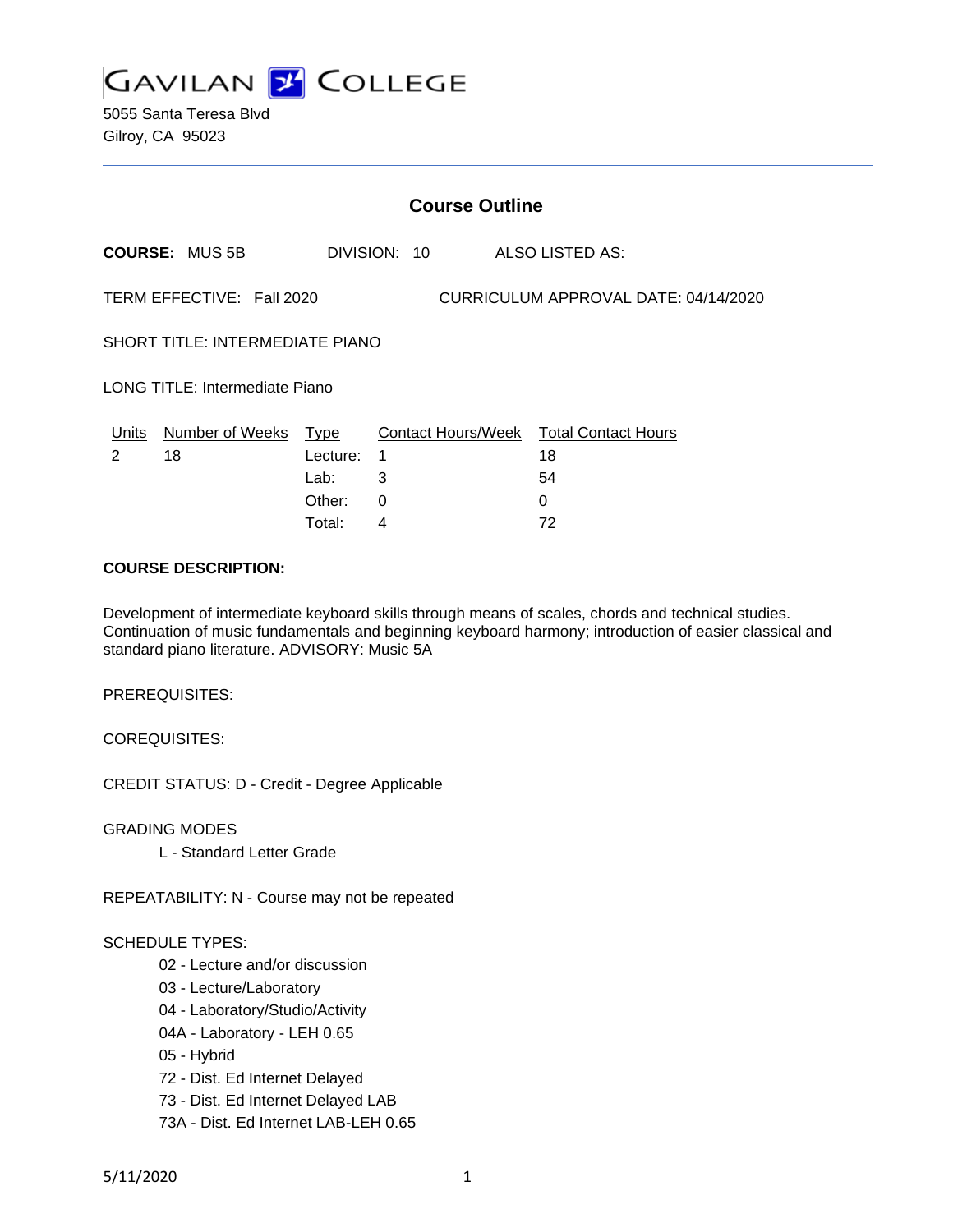# **STUDENT LEARNING OUTCOMES:**

By the end of this course, a student should:

1. Analyze, construct and play minor scales and chords in all keys

2. Practice and perform intermediate classical works by Kabalevsky, Clementi and Grieg.

#### **CONTENT, STUDENT PERFORMANCE OBJECTIVES, OUT-OF-CLASS ASSIGNMENTS**

Curriculum Approval Date: 04/14/2020 Week 1 1 Lecture Review 5A material. Student performance objectives : students will review 5A material Week 2 1 Lecture Introduction to selected composers: important facts about their lives, works and time period. Intermediate pieces by Kabalevsky, Bach, Clementi and Grieg. Student performance objectives : students will work on selected pieces . Week 3 1 Lecture How to sight-read effectively. Sight reading in F# major and D# minor. Student performance objectives : students will sight read short pieces in various keys Week 4 1 Lecture Technical studies and their importance in developing strong technic. Studies : Hanon (#4-8) and Burgmueller. Student performance objectives : students will practice and play technical studies Week 5 1 Lecture Continue discussion on technical studies. Intermediate technical studies : Czerny (#7, #9). Student performance objectives : students will practice and play technical studies Week 6 1 Lecture Review for quiz. Week 7 1 Lecture Quiz. Continuation of technical studies . Student performance objectives : students will practice and play technical studies Week 8 1 Lecture Midterm, written and performance.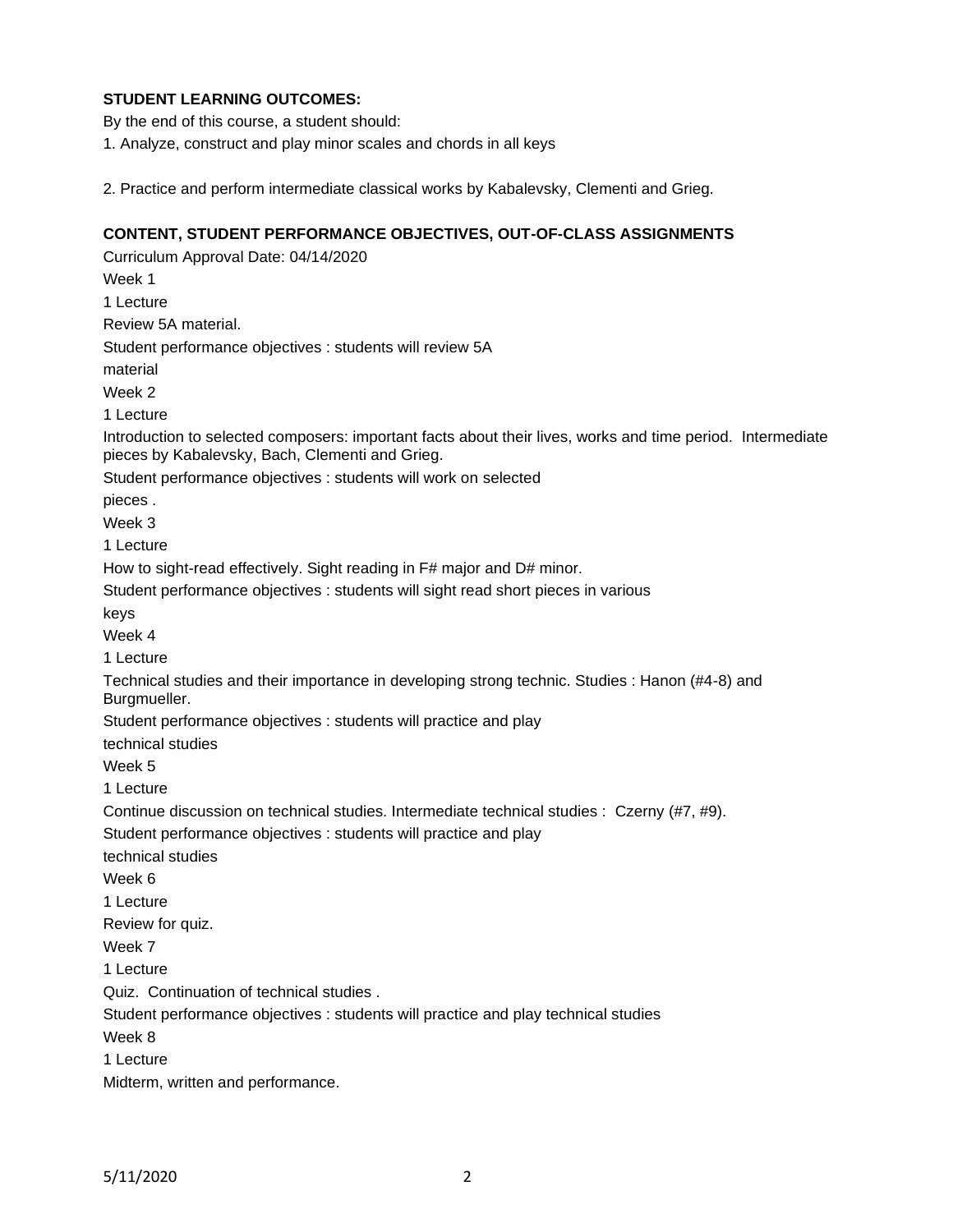Week 9 1 Lecture, Understanding Sonata-Allegro form in music. Selection of multi-movement Sonatinas by Clementi, #4, and Dussak. Student performance objectives : students will practice and play a multi-movement work Week 10 1 Lecture Three octave sclaes and arpeggioas in d, f and c minors. Student performance objectives : students will practice selected scales and arpeggios. Week 11 1 Lecture Introduction of Romantic period in keyboard litrature. Term paper assigned. Student performance objectives : students will practice and play pieces in Romantic period. Week 12 1 Lecture Understanding how to harmonize. Harmonization of simple melodies. Student performance objectives : students will harmonize simple pieces in various keys Week 13 1 Lecture Rhythm and music. Intermediate triplets tudies . **Student** performance objectives : students will practice and play assigned pieces involving triplets Week 14 1 Lecture Ensemble playing and its complexities. Introduction of simple duet pieces. Student performance objectives : students will practice and play duet pieces . Week 15 1 Lecture Review and quiz. Week 16 1 Lecture, Review of all the material learned and prepare for the final performance. Student performance objectives : students will review pieces played and work on duets Week 17 1 Lecture, Performance final. Week 18 1 hours Written final

Lab Content: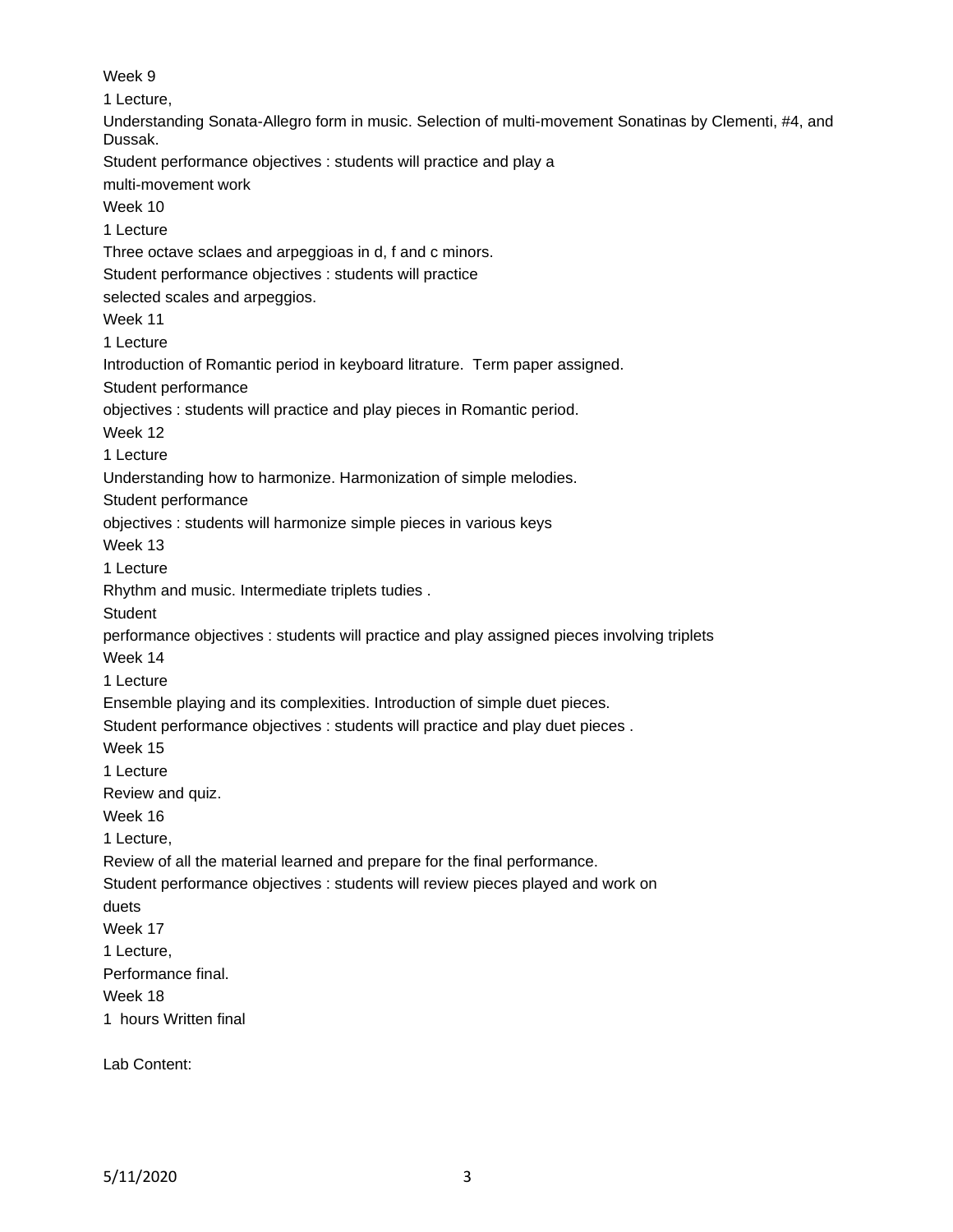Week 1 3 Lab hours Review 5A material. 3 hours assigned reading and lab. Student performance objectives : students will review 5A material Week 2 3 Lab hours Intermediate pieces by Kabalevsky, Bach, Clementi and Grieg. 3 hours Assigned reading and lab. Student performance objectives : students will work on selected pieces . Week 3 3 Lab hours Sight reading in F# major and D# minor. 3 hours assigned reading and lab. Student performance objectives : students will sight read short pieces in various keys Week 4 3 Lab hours Intermediate technical studies : Hanon (#4-8) and Burgmueller. 3 hours assigned reading and lab. Student performance objectives : students will practice and play technical studies Week 5 3 Lab hours Intermediate technical studies : Czerny (#7, #9). 3 hours assigned reading and lab. Student performance objectives : students will practice and play technical studies Week 6 3 Lab hours Review for quiz. 3 hours assigned reading and lab. Week 7 3 Lab hours Quiz. Continuation of technical studies . 3 hours assigned reading and lab. Student performance objectives : students will practice and play technical studies Week 8 3 Lab hours Midterm, written and performance. 3 hours assigned reading and lab. Week 9 3 Lab hours Selection of multi-movement Sonatinas by Clementi, #4, and Dussak. 3 hours assigned reading and lab. Student performance objectives : students will practice and play a multi-movement work Week 10 3 Lab hours Three octave scales and arpeggioas in d, f and c minors. 3 hours assigned reading and lab. Student performance objectives : students will practice selected scales and arpeggios.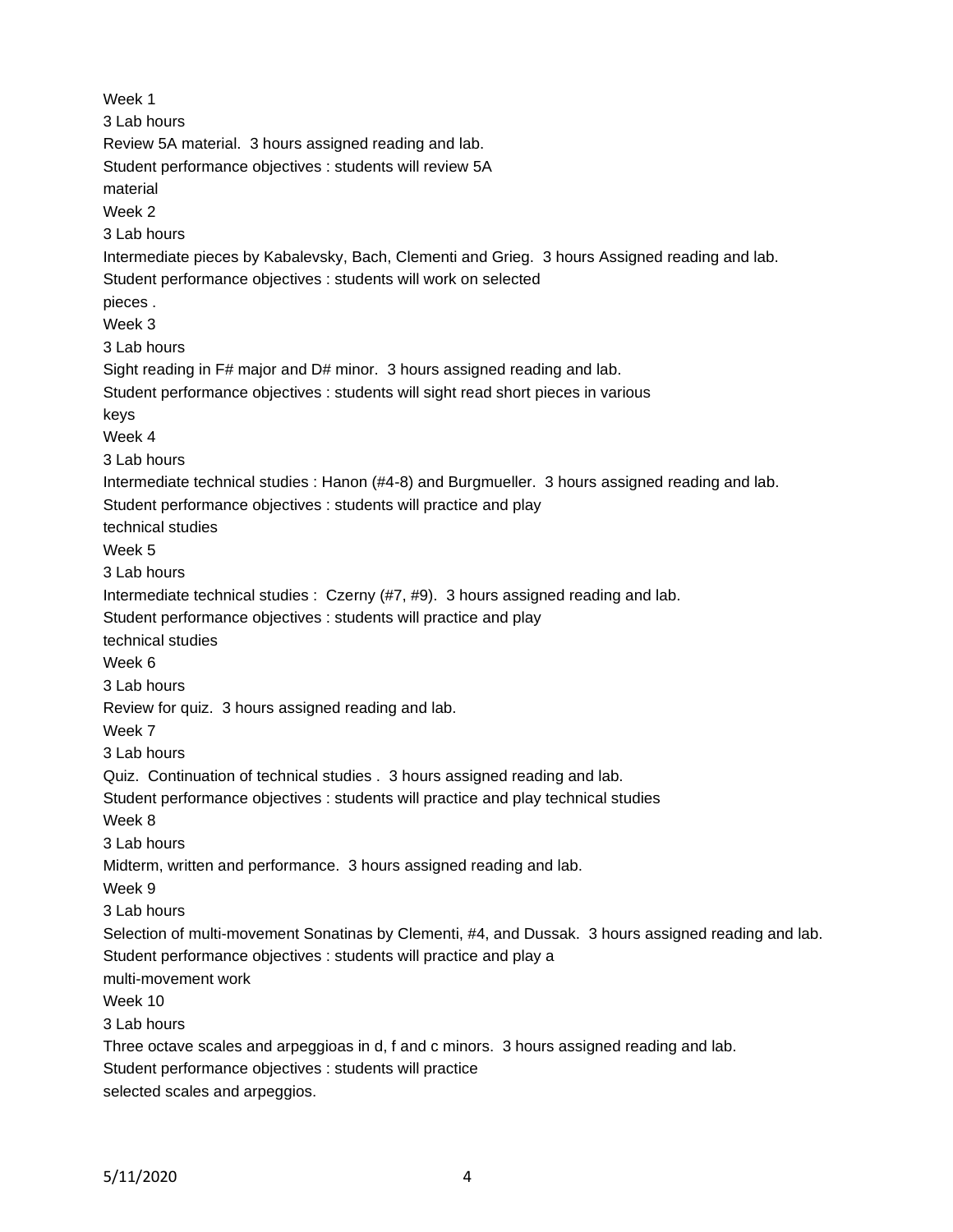Week 11 3 Lab hours Introduction of Romantic period in keyboard litrature. Term paper assigned. 3 hours assigned reading and lab. Student performance objectives : students will practice and play pieces in Romantic period. Week 12 3 Lab hours Harmonization of simple melodies. 3 hours assigned reading and lab. Student performance objectives : students will harmonize simple pieces in various keys Week 13 3 Lab hours Intermediate triplets tudies . Assigned exercises . 3 hours assigned rea ding and lab. **Student** performance objectives : students will practice and play assigned pieces involving triplets Week 14 3 Lab hours Ensemble playing: introduction of simple duet pieces. 3 hours assigned reading and lab. Student performance objectives : students will practice and play duet pieces . Week 15 3 Lab hours Review and quiz. 3 hours assigned reading and lab. Week 16 3 Lab hours Review of all the material learned and prepare for the final performance. 3 hours assigned reading and lab. Student performance objectives : students will review pieces played and work on duets Week 17 3 Lab hours Performance final. 3 hours assigned reading and lab. Week 18 3 hours Written final

# **METHODS OF INSTRUCTION:**

Lecture, discussion, demonstration, individual instruction.

## **OUT OF CLASS ASSIGNMENTS:**

Required Outside Hours: 36

Assignment Description:

Students will be working on assigned weekly material. Two songs to complete every two weeks.20 hours Working on two octave minor scales as well as technical etudes: 16 hours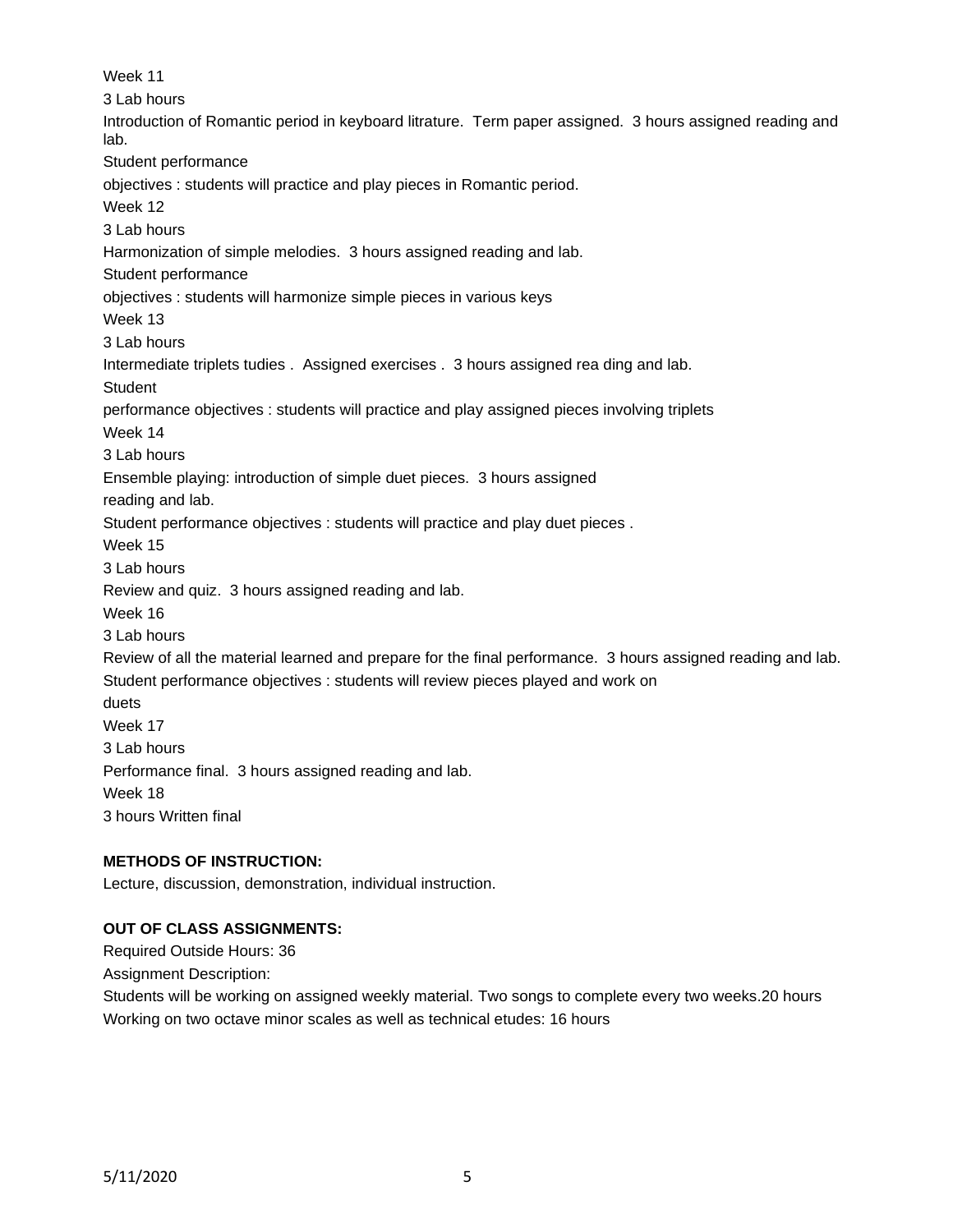## **METHODS OF EVALUATION:**

Writing assignments Percent of total grade: 10.00 % 10%-20% Written homework, term paper. Problem-solving assignments Percent of total grade: 25.00 % 25%-30% Homework problems, quizzes, exams Skill demonstrations Percent of total grade: 30.00 % 30%-40% Class performance, Performance exams Objective examinations Percent of total grade: 20.00 % Objective examinations Percent of total grade: 15.00 % 25%-35% Multiple choice, True/False, matching items, Completion.

# **REPRESENTATIVE TEXTBOOKS:**

Lynn Freeman Olson. . Essential Keyboard Repertoire, volume 1. VAN NUYS, CA: ALFRED PUBLISHING Co.,,2014.

This book is a favorite standard piano method textbook among many colleges and universities. Despite the fact that last publication was in 2014 it still remains as a classic textbook for teaching college level group piano class.

ISBN: ISBN: 0-88284-857-7

Reading Level of Text, Grade: 10th Verified by: Verified by:Maria Amirkhanian

#### **Recommended Representative Textbooks**

This textbook as wells handouts on scales/chords and copies provided by the instructor will be used as Lab Manuel.